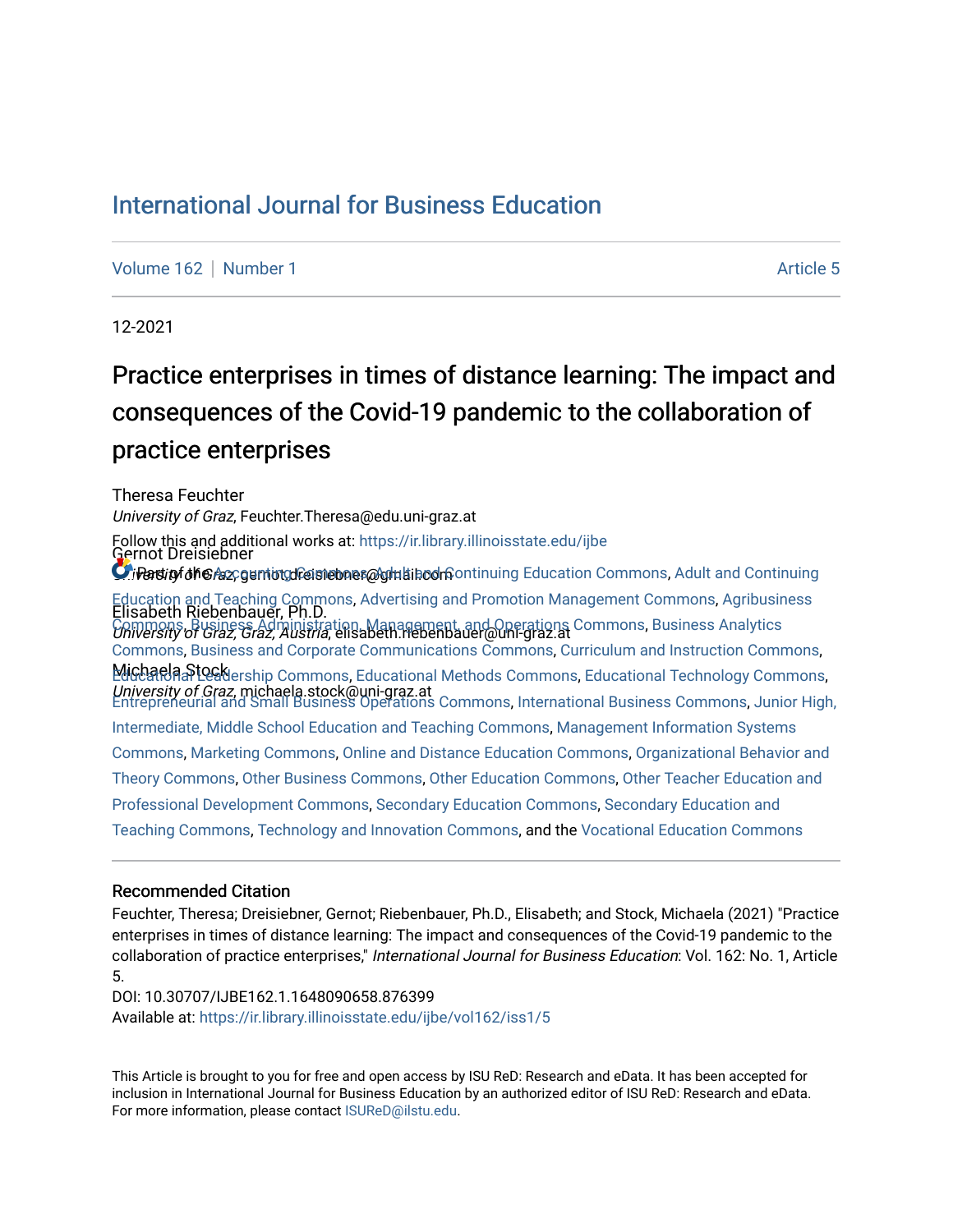## Practice Enterprises in Times of Distance Learning: The Impact and Consequences of the Covid-19 Pandemic to the Collaboration of Practice Enterprises

Theresa Feuchter Department of Business Education and Development University of Graz, Austria

Gernot Dreisiebner Department of Business Education and Development University of Graz, Austria

Elisabeth Riebenbauer Department of Business Education and Development University of Graz, Austria

Michaela Stock Department of Business Education and Development University of Graz, Austria

Corresponding Author: Elisabeth Riebenbauer, elisabeth.riebenbauer@uni-graz.at

#### **Abstract**

*The aim of this paper is to outline the consequences which arise from the digital transformation of the multidimensional teaching and learning setting of practice enterprises and to discuss how digital collaboration of students can be supported during the COVID-19 pandemic. As an evolutionary moment also in the field of education, one can consider the experiences of COVID-19 as a catalyst for digital transformation and distance learning in education. How digital collaboration can be fostered in times of distance learning is shown by using the example of business simulations such as practice enterprises (PE). While previously this multidimensional teaching and learning setting was organized to a large extent onsite in a special classroom, a new learning and working environment had to be created with the transition to distance learning. By presenting two specific PE-activities (the Erasmus+ Project HEIPNET and the Online Trading Day at the University of Graz) a better insight is gained into how practice*  enterprises work and how the digitalization of teaching and learning settings is achieved in this context. *It is concluded that COVID-19 has led to an accelerated need for teachers to rethink their didactical settings, with the role of the teacher as a designer of an adequate learning and working environment getting even more relevant than before. In addition, the article aims to identify opportunities to promote digital collaboration and contribute to learners' employability.*

**Keywords:** Digital Transformation – Distance Learning – COVID-19 – Practice Enterprise – HEIPNET – Online Trading Day

> Supporting Global Business Education since 1901 © 2021 SIEC-ISBE The International Journal for Business Education by SIEC-ISBE is licensed under a *109*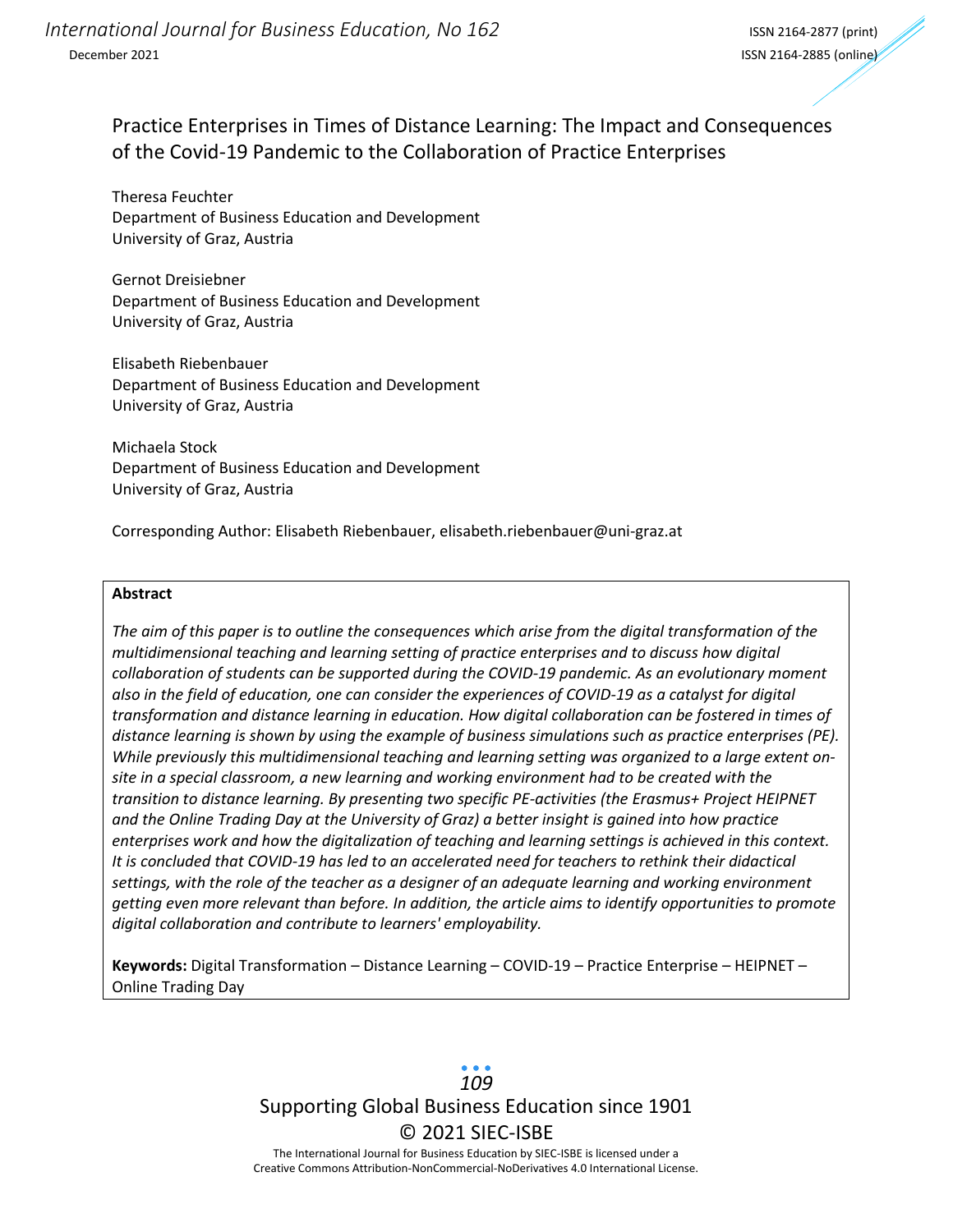*International Journal for Business Education, No 162* International ISSN 2164-2877 (print) December 2021 ISSN 2164-2885 (online)

#### **Introduction**

Digital transformation as one of the most discussed drivers in today´s society affects numerous areas of our living and working world as well as all areas of teaching. The current scientific discourse underlines the importance of digital transformation, its disruptive potential and the need to transform our society (Abolhassan, 2017; Bower & Christensen, 1995; Coupette, 2014). The global pandemic COVID-19 accelerated this transformation and changed the previous framework conditions in our living and working-world as well as, in our teaching from one moment to the other. Thus, in the field of education it is important to recognize opportunities, especially from these abrupt changes, to think one step further and to derive recommendations for further development (Schuknecht & Schleicher, 2020).

Digitization, digitalization, and digital transformation (Kamsker et al., 2020) in the context of teaching are not new aspects, however they have gained increasing attention with the pandemic-induced distance learning. Trends, initiatives and calls for a growing digital development have existed in Business Education prior to COVID-19, for example in the field of business simulations such as practice enterprises<sup>[4](#page-2-0)</sup> (Riebenbauer et al., 2018). Nevertheless, not all practice enterprises have thematized and integrated this transformation into the teaching and learning setting. Due to the pandemic, nearly all school systems worldwide had to switch to distance learning at the beginning of the year 2020 and, it was necessary to adapt all kinds of teaching methods into online formats – including working and learning in a practice enterprise. The trend to digitization has been existing long before COVID-19 and numerous approaches towards the digitization of organisations and teaching and learning processes already existed. However, shifting the entire practice enterprise environment to distance learning in a matter of days was a completely new situation for teachers and learners. As most school systems worldwide switched to distance learning almost simultaneously, a whole (simulated) economy (namely those of practice enterprises) moved nearly all activities online. Especially Austria, with about 800 practice enterprises, is one of the world's leaders on this practice enterprise market (ACT – Austrian Center for Training Firms, 2020a). This mainly results from the fact that this multi-dimensional teaching and learning setting is part of the curriculum for Austrian business schools and colleges (Curriculum for the Secondary College for Business Administration, 2014, p. 5). All these practice enterprises faced the major challenge to switch rapidly to distance learning and had to deal with the advantages and disadvantages resulting from digitalization. In view of these developments and challenges, this paper pursues the purpose of finding out, *which consequences arise from the digital transformation of practice enterpris*es *and how can the digital collaboration of students be supported during longer periods of distance learning.* 

To address these underlying questions in this paper, a research design based on three consecutive steps of inquiry is pursued. The design is conceptualized in the manner of a literature-based deductive approach, since empirical studies on the topic of digitalization in the context of practice enterprises are missing so far (Kamsker & Feuchter, 2021, p. 35). At the time of writing, large-scale studies on the impact of the COVID-19-pandemic on the field of practice enterprises were not obtainable. The methodology of data collection largely is based on the authors' observations during the first lockdown in

<span id="page-2-0"></span><sup>4</sup> Practice enterprise (PE) is "a multidimensional teaching method based on a business simulation for learning purposes [where] students execute procedures similar to real-life companies in a virtual market economy" (Riebenbauer & Stock, 2015, p. 39).

## Supporting Global Business Education since 1901 © 2021 SIEC-ISBE *110*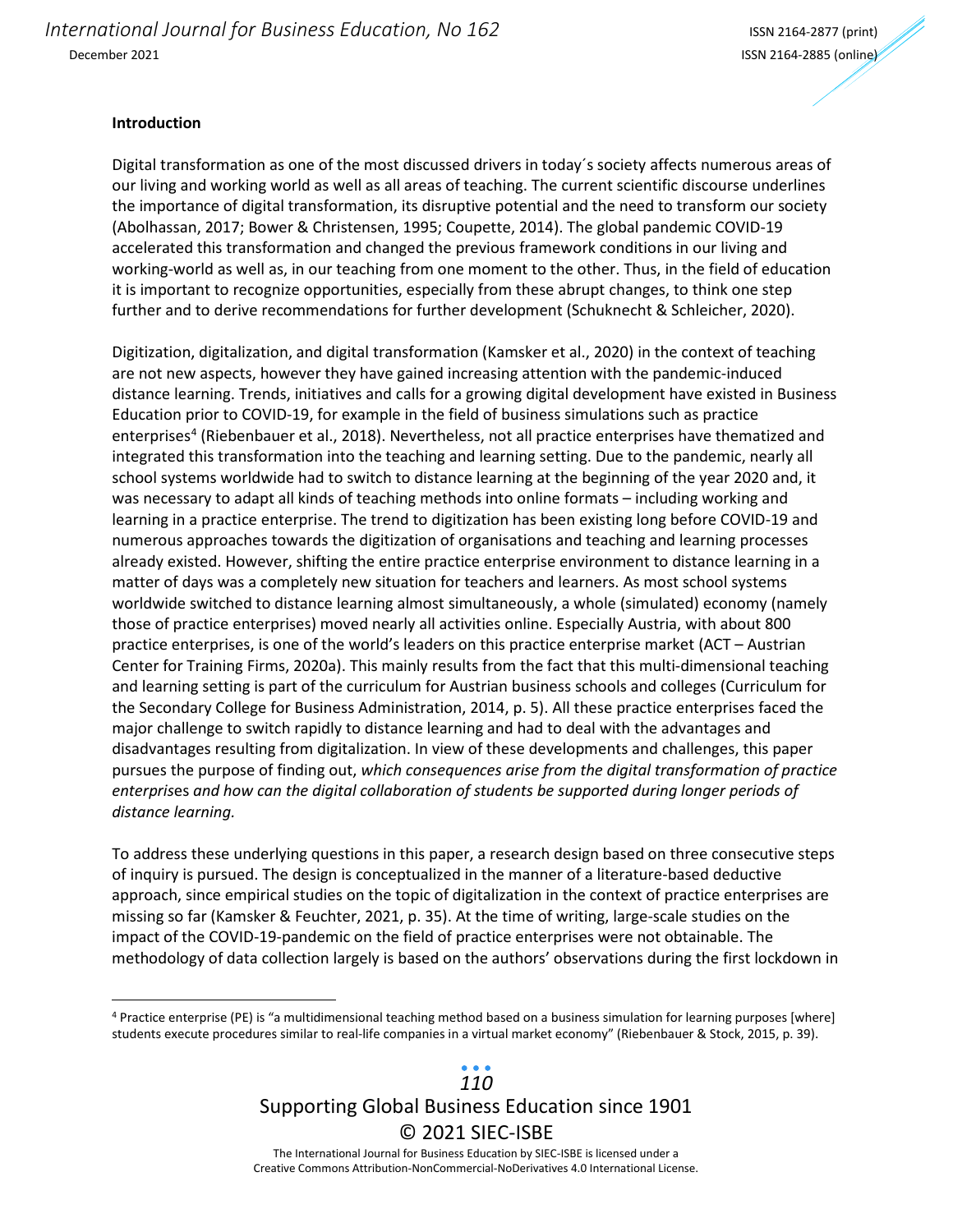March 2020. The purpose of the paper is therefore to level the ground for future (empirical) research in this field. The structure of the paper is as follows (see overview in figure 1):

(1) Within a first step (chapter 1 and 2), the digital transformation as a central driver of today´s society is explained. In addition, the differences between digitization, digitalization and digital transformation are clarified. The global COVID-19-pandemic has served as an accelerator of the digital transformation (among influencing many other megatrends, such as globalisation, new work, knowledge society). The pandemic has also led to a large-scale adoption of distance learning, which has also affected the working and learning in practice enterprises.



- (2) Practice enterprises require an underlying economically valid model to provide a suitable basis for students' competence development (Riebenbauer & Stock, 2015). To understand the modelling of digitalized work processes within a PE, the second step of research (chapter 3) illustrates the digitalization of practice enterprise courses. This is shown by explaining the general framework of this method and by using one specific initiative as an example for digitalization processes.
- (3) Empirical data on the extent of digitalization in PE is still rare. However, it is possible to identify best practice examples for digital collaboration within and between PE. For this reason, the international Erasmus+ Project HEIPNET and the Online Trading Day at the University of GRAZ are outlined. These examples, together with first results from a student survey, give a deeper

### Supporting Global Business Education since 1901 © 2021 SIEC-ISBE The International Journal for Business Education by SIEC-ISBE is licensed under a Creative Commons Attribution-NonCommercial-NoDerivatives 4.0 International License. *111*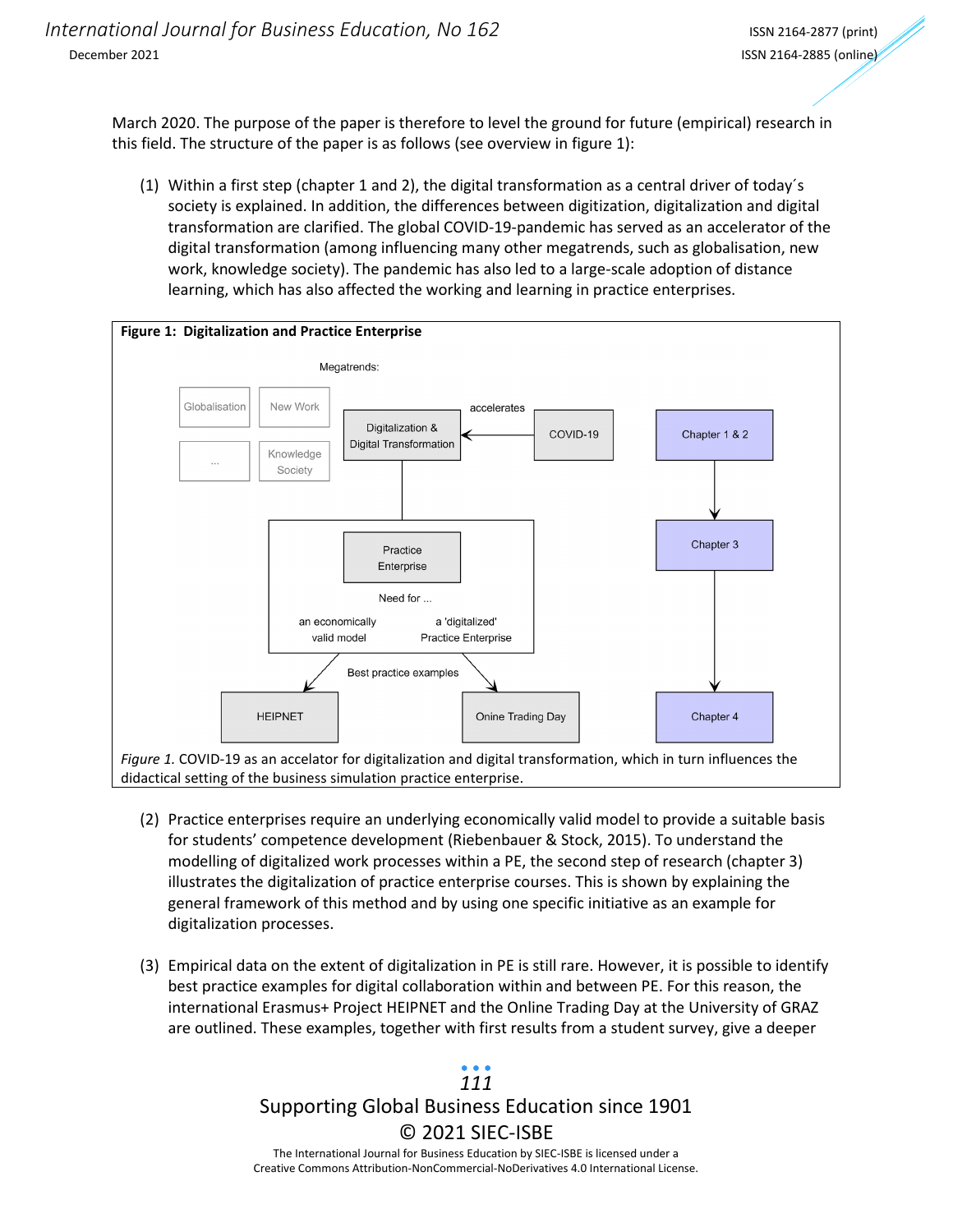insight how teaching and learning within a practice enterprise can take place in a distance learning environment.

In the conclusion, the underlying research questions are revisited. Additionally, further opportunities and challenges for practice enterprises in times of digitalization and distance learning are outlined.

#### **COVID-19 as a central driver for digital transformation and distance learning in education**

Numerous publications deal with the consequences of digital transformation and its influence on our society (e.g. Balsmeier & Woerter, 2019; Coupette, 2014; Schuknecht & Schleicher, 2020). However, the closely related terms of *digital transformation*, *digitalization* and *digitization* are widely used as synonyms and the differences between the three terms often remain unclear. To define a common understanding, the origins and meanings of each term must be clarified. All three terms interlock and build on each other (Kamsker et al., 2020):

- *Digitization* involves the conversion of analog to digital data.
- *Digitalization* comprises digitization and means to improve and automate processes, structures, and business models.
- *Digital Transformation* goes beyond digitalization by taking advantage of digitalization to develop entirely new business models, structures, and processes.

As the foundation of the three interlocking terms, *digitization* is described as a process, where analogue data are transferred into digital data. For example, a printed paper is digitized and transformed to a digital format and the information is made available in a digital way (Irninger, 2017). When the digital data is also used for improving and automating processes, the term *digitalization* is used instead, e.g., with an electronic tax assessment procedure. *Digital transformation* includes all previous stages. Based on the process automatization of digitalization, entirely new business models are developed. Especially fundamental changes in basic structures and the development of new business models by using digitized data are described with digital transformation (Kamsker et al., 2020).

The digital transformation affects many areas of our living and working world. For some time now, there have been calls for more digitization and the use of digital technologies is increasing. Even if life and work become more digitized, this will happen in small steps. Especially inert institutions that have previously undergone a digital transformation are confronted with the challenges of COVID-19 - more than institutions that have previously kept pace with changing trends (Irninger, 2017). At the beginning of 2020 a substantial share of companies worldwide and whole school systems faced the challenge to work and learn from at-home and, consequently, they had to rapidly digitalize their working processes. Different tools and software were applied, and processes got transformed to make this transition possible. From one moment to the other institutions previously resistant to digitalization and digital transformation were forced to change their workflows and to keep pace with the changing trends. It might be the case that without COVID-19 this significant structural change would not have taken place (or at least not at the current speed and scale). Therefore, it is of high relevance to deal with the consequences and not only to cope with these changed circumstances, but also to use them and to further develop the organizational processes.

## Supporting Global Business Education since 1901 © 2021 SIEC-ISBE The International Journal for Business Education by SIEC-ISBE is licensed under a *112*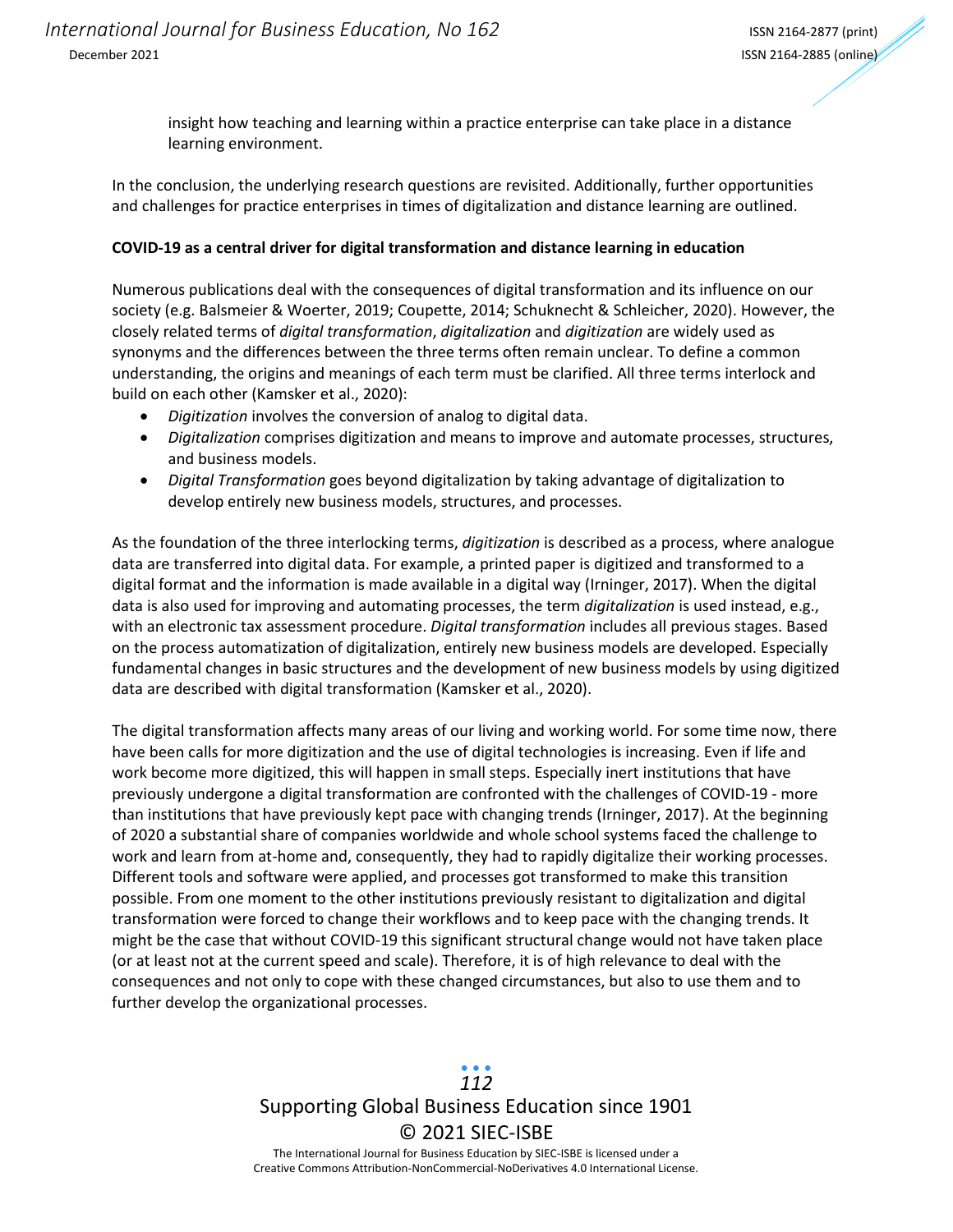When the focus of digital transformation is set on education, a clear separation between digital transformation and distance learning must be made because *digitalization* in the school system is not completely new. Some efforts towards digitalization in educational institutions have existed since the 1980s (Moore et al., 2011). Terms like online learning, e-Learning or blended learning were used to describe how learning and the concomitant communication occur by using digital tools. The lack of consistency in the terminologies between distance learning, online learning, e-Learning or blended learning outlines the need of a common definition of distance learning (Moore et al., 2011). Distance learning describes the learning in different physical spaces. This learning can take place either synchronously (at the same time) or asynchronously, i.e. at a different time (Brady & Pradhan, 2020; King et al., 2001). Most of these kinds of materials, e.g., online learning materials, eBooks, learning management systems or other educational apps were formerly used as supporting tools in teaching on campus. Due to COVID-19 a *digital transformation* of the way of teaching and learning was accomplished, and digital tools became even more important and represented the characteristics of distance learning. Therefore, adequate learning materials must be provided, and precise working orders must be defined.

The potential of distance learning initiated by the COVID-19 pandemic and the digital transformation include the reduction of costs, time flexibility, location-independence and adapted learning processes suitable for personal needs (Khayrullaevna et al., 2020). Individual learner differences, e.g. individual learning methods and self-pacing, represent additional advantages (Arkorful & Abaidoo, 2015). Nevertheless, also the challenges of switching to distance learning must be outlined, since the educational system provides much more to the individual learners than just cognitive learning opportunities. Especially the social factor and human contacts must be considered since they are often missed out in distance learning. Arkorful and Abaidoo (2015) also mention disadvantages such as that not every educational subject is equally suitable distance learning, e.g. medicine or technology, where practical skills need to be developed. Moreover, other negative impacts such as an impairment of socialization skills or the difficulty of assessing performance in distance learning are highlighted.

In this context, the important role of higher education institutions (e.g., universities) should be emphasized, as they often play a pioneering or supporting role for institutions in general secondary education as well as in vocational education and training. Khayrullaevna et al. (2020) highlight the tasks of higher education institutions such as "the development of distance learning and the creation of electronic libraries, the modernization and development of the existing network infrastructure and the increase in the throughput of the channels used" (Khayrullaevna et al., 2020, p. 1282). These mentioned tasks are certainly not relevant for every teaching area to the same extent. But especially for *complex teaching and learning environments* such as business simulations in the form of practice enterprises these resources and know-how along with digitalization seem to be valuable to change previous processes and structures of the practice enterprise environment into distance learning and to benefit from this digital transformation also by new teaching strategies. Just as real companies have been affected by the COVID-19 pandemic and the process of organizational learning has been accelerated (Papadopoulos et al., 2020), this can also be applied to practice enterprise work.

> Supporting Global Business Education since 1901 © 2021 SIEC-ISBE The International Journal for Business Education by SIEC-ISBE is licensed under a *113*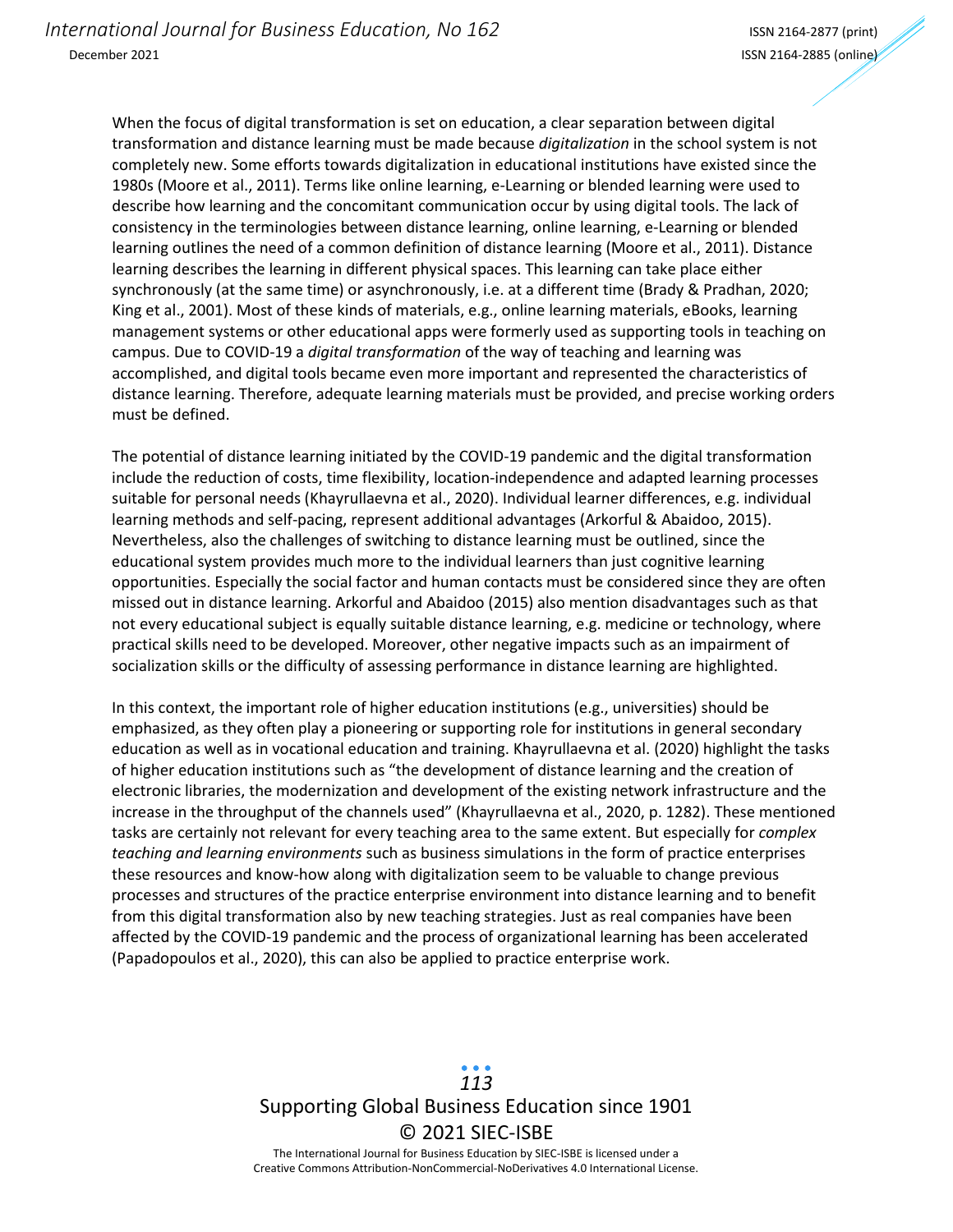#### **Digital collaboration in practice enterprises**

Practice enterprises exist around the world, and they constitute a worldwide network with more than 7,000 practice enterprises in 46 different countries. This international network can be seen as a global economic system, connected through national central offices and administrated by PEN Worldwide which is the central association of all practice enterprises worldwide (PEN Worldwide, 2020a). The national central offices take an important role in the practice enterprise economy, since they offer commercial services such as bank, chamber of commerce, custom and taxation, post office, telephone, and insurance companies to the participating practice enterprises.

For the term 'practice enterprise' there exists a variety of synonyms (e.g., practice firm, training firm or virtual enterprise). This paper follows the definition of PEN Worldwide, where practice enterprise is understood as a trainee-run company that operates similarly to a real business and resembles its organization, structure and function (PEN Worldwide, 2020b). The traded goods and services and the flow of money are simulated, but the demand, orders and external contacts to other practice enterprises are real. Practice enterprises are organized in departments, processes, or profit centers, in which students can collaborate and learn together. For example, in the accounting department, students carry out the bookkeeping with an accounting software application and learn how to create controlling reports or annual financial statements. Other students might be responsible for sales, purchasing and marketing. The organizational structure can vary due to the focus, team size and learning purpose of a practice enterprise (Riebenbauer & Stock, 2015).

Business simulations such as practice enterprises are often used in vocational education and training and in some higher education institutions. *Practice enterprises* are characterized by the fact that they trade with simulated respectively fictitious products and money but allow real external contacts with other practice enterprises and thus differ from other business simulations. Junior companies, for example, trade with real goods or services, real money, and real outside contacts, but on a smaller scale. Additionally, *learning offices* represent a third form of business simulations, where everything (i.e. the flow of goods and services as well as the outside contacts) is simulated (Gramlinger, 2004). One feature of practice enterprises is that students have the possibility to use a specific practice enterprise office to work and learn together in teams. These offices are usually designed like open-plan offices and equipped with computers with accounting software and other relevant office equipment.

Practice enterprises offer a specific learning environment in which learners can develop specific skills and aggregate the knowledge of different subjects (Tramm, 1996). The underlying concept of the multidimensional teaching and learning setting is the concept of action orientation (Peterßen, 2009). The comprehensive concept of action orientation is used to achieve the ability for complete and independent acting. Therefore, meaningful tasks and complex problems have to be solved by the learners in order to increasingly organize their activities independently (Peterßen, 2009). This concept has its theoretical foundations in experiential learning with the 'wheel of learning' (Kolb, 2014) and in the project method based on Dewey and Kilpatrick (Dewey, 1997) which comprises the four steps purposing, planning, executing and judging. In the context of teaching and learning in a practice enterprise, the following aspects are of great importance (Riebenbauer & Stock, 2015):

## Supporting Global Business Education since 1901 © 2021 SIEC-ISBE The International Journal for Business Education by SIEC-ISBE is licensed under a *114*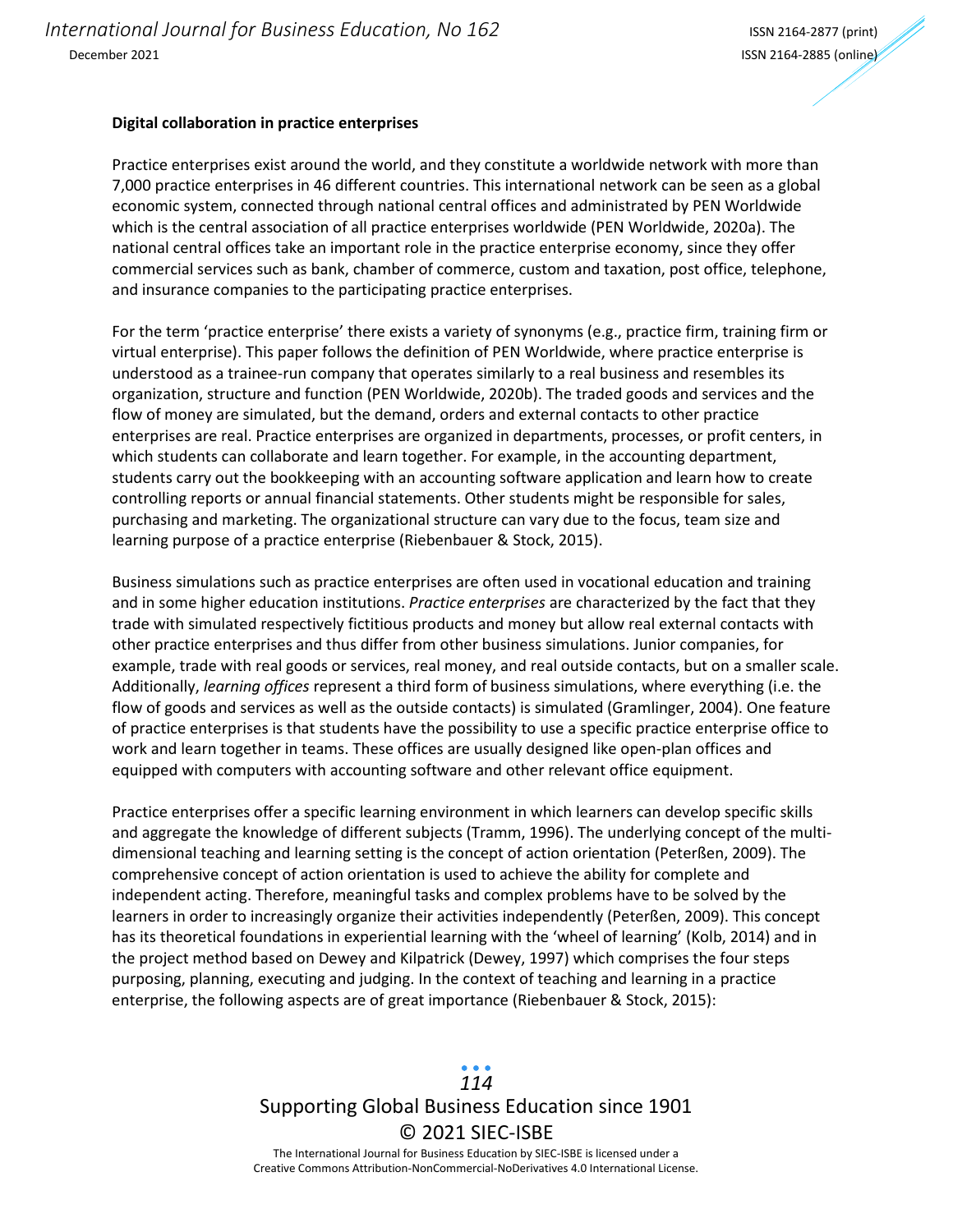- (1) *Purposing*. Students are required to set their own goals and to purpose possible problem solution strategies to the PE-teacher. The students act independently, they collaborate closely in teams, however, under the supervision of their PE-teacher.
- (2) *Planning*. The aims and possible solution strategies are transformed into a specific action plan by the individual students.
- (3) *Executing*. Upon planning, students are responsible for the realization of their plan.
- (4) *Judging*. Within a final step, students evaluate the effect of their measures undertaken and reflect upon their problem solution. This reflection provides the basis for the next stage, where the wheel of learning starts again with purposing new measures.

The encouragement and development of action competence – which can be seen as an interaction of self, social, professional and methodological competences – is a central issue of the multidimensional teaching and learning setting practice enterprise (Berchtold & Stock, 2006). In order to foster or further develop this action competence and to create an appropriate learning environment for it, in which students can link their existing knowledge with new experiences and improve their key entrepreneurial competencies, , the multidimensional teaching and learning setting requires specific didactical settings, a valid modelling of a practice enterprise as well as a high engagement and professional competence of the PE-teacher (Riebenbauer & Stock, 2015).

Due to COVID-19 most practice enterprises stood in front of the major challenge to switch to distance learning. Therefore, technology issues occurred, and new teaching strategies were demanded. In-person meetings with students were changed to online meetings and hence the practice enterprise work was continued via distance learning. As it was no longer possible for students and teachers to work and learn in the PE-offices on-site, it was necessary to enable remote connections for the students to get admissions to all data, software, and the accounting software from their homes. The described changes and the establishment of remote accesses require a substantial amount of learning support and ITassistance. These initial challenges were eased by the development that most national central offices already offered their services in a digital way, which enables the practice enterprise work from at-home, e.g., electronic banking, web shops and electronic tax return (ACT – Austrian Center for Training Firms, 2020b). Especially the remote access to different accounting software has been proven to be challenging, since the programs are installed in the PE-offices on-site and most licenses don´t offer a cloud-based access for educational purposes. Nevertheless, other tools like MS Excel lists or selfdeveloped instruments can be used as work-around solutions for bookkeeping, invoicing, and controlling if a remote access to the accounting software is not available. Particularly those practice enterprises that had undertaken steps towards digitalization prior to this transition to distance learning, had advantages in contrast to such practice enterprises which worked with analogue data and outdated methods.

Some efforts towards digitalizing practice enterprises have already been made before COVID-19, e.g., with the Austrian project 'SMART Practice Enterprise' (in German: 'Smarte Übungsfirma'). The aim of this initiative was to prepare the PE-environment for the challenges of the digital transformation (ACT – Austrian Center for Training Firms, 2020b; Medien HAK Graz, 2019; Riebenbauer et al., 2018). The challenges arising from digital transformation are not exclusively addressing technical domains, but also aspects of sustainability as well as the human factor according to learning individually. Therefore, the

# Supporting Global Business Education since 1901 © 2021 SIEC-ISBE *115*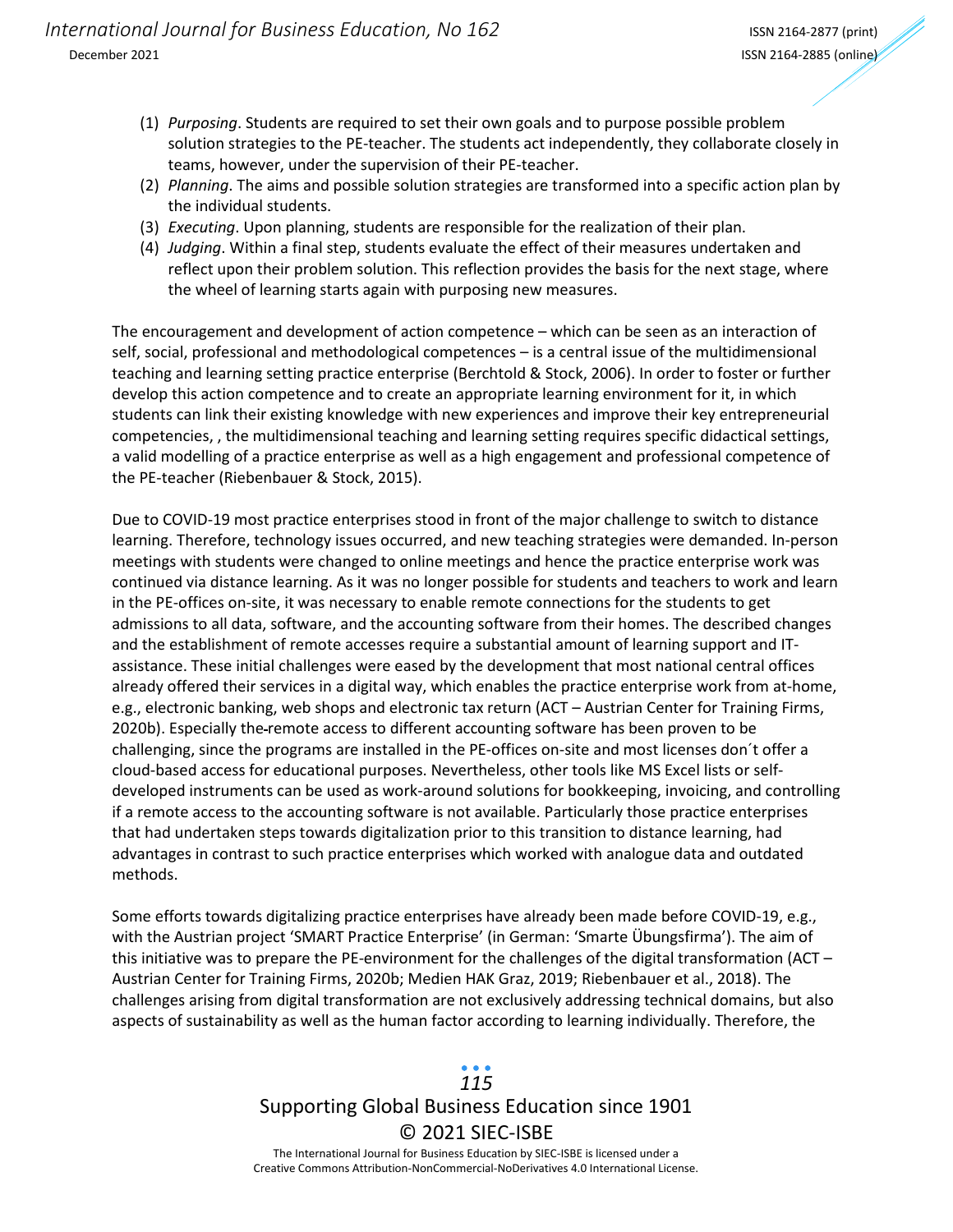smart practice enterprise is based on the three different columns (1) digitalization, (2) sustainability and (3) the human factor regarding individual PE-learners. These three columns enhance the core area of the PE-setting (e.g., the simulation of business processes within an action oriented and collaborative learning environment). The basic business services provided by the (Austrian) central office such as online-banking services are a precondition for the PE-work aligned with these three columns (ACT – Austrian Center for Training Firms).



With regard to a collaborative distance learning PE-environment the three different columns might be described more closely via the following practical examples (Riebenbauer et al., 2018):

- *Digitalization*. Digital media and tools are widely used within PE-team meetings and internal work processes. Students can access all files and the necessary accounting software via remote access. The individual teams use digital tools (such as Trello<sup>[5](#page-8-0)</sup>) to coordinate the work process within their teams. The weekly meetings might be held online via the use of video conference software (e.g., Skype for Business, MS Teams, Zoom). All work results are stored digitally and are accessible for all PE-members, technically leading to a paperless office. Furthermore, learning and working in the digital setting of the practice enterprise prepares for digitally supported work processes in the world of work 4.0 (Retzmann & Yilmaz, 2021).
- *Sustainability*. Sustainability refers on the one hand to an ecological sustainability (e.g., reducing the real CO2-footprint of the PE-course via introduction of an almost paperless office, but also on a simulated level by offering environmental-friendly products to other practice enterprises). On the other hand, the issue of sustainability also refers to the implementation of sustainably learning processes for all students (e.g., via written reflection reports, portfolios or learning diaries).

Supporting Global Business Education since 1901 © 2021 SIEC-ISBE The International Journal for Business Education by SIEC-ISBE is licensed under a *116*

<span id="page-8-0"></span><sup>5</sup> For further details about the tool Trello: https://trello.com/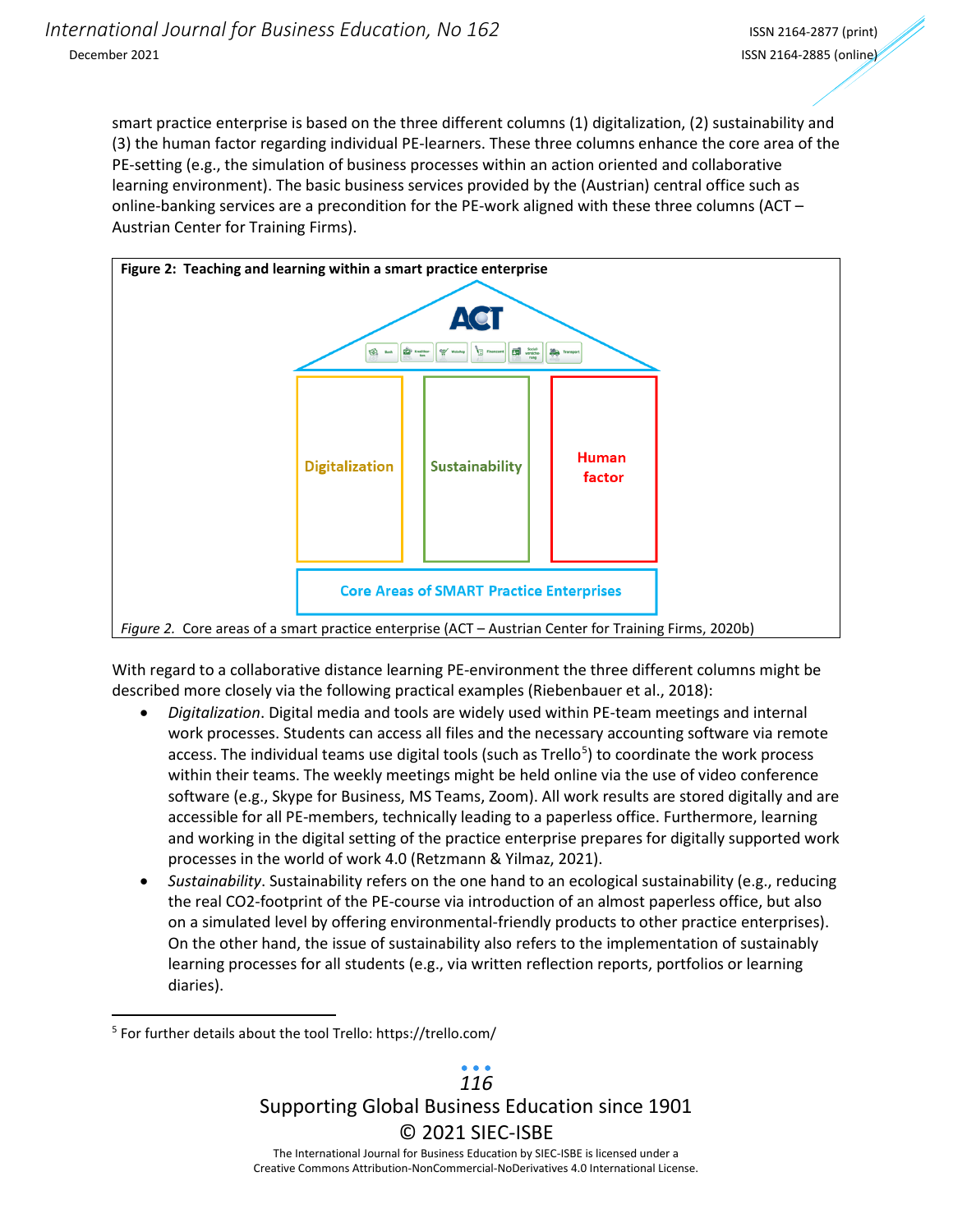• *Human Factor*. Aside from the quite technical-related aspect of digitalization, the aspect of the human factor in PE-work specifically addresses the students both in their role as employees in the practice enterprise and as learners. From an employee perspective, the introduction of a profit center organization allows for a swifter reaction to changing market demand and for quicker decision processes within the different profit center teams. Giving the learners (in their role of PE-employees) more autonomy has also proven to increase employee satisfaction. From a learner perspective, the individual learners get in touch with more different aspects of the national and international PE-work, thus increasing the learning outcome for the individual students.

Generally, the international PE-economy with thousands of participants worldwide has a high potential to illustrate complex economic relationships between the learners and as a consequence, the PEmethod represents one of the most complex business simulations (Tramm & Gramlinger, 2006). However, because of the simulated nature of goods and services, the PE-market lacks some features of real markets or economies. First and foremost, the demand on the PE-market does not solely arise from real economic needs of the participants and therefore, aspects such as offering a range of ecologically sustainable products or increasing cost efficiency through digitalization are not automatically of importance. Teachers must purposefully address these issues and include them into their didactical settings. Therefore, all three columns of the smart PE-project (digitalization, sustainability, and the human factor) should be the object of the PE-teacher´s modelling activities.

#### **Practical examples for the digital collaboration based on the PE-activities at the University of XXX**

To create a better insight how practice enterprises function as teaching and learning settings and how digitalization is achieved in this context, some practical examples of the PE-courses at the Department of Business Education and Development at the University of Graz are introduced. The department hosts the two innovative practice enterprises KFUNI*line* (established in 1996) and eXpand (established in 2004). KFUNI*line* is organized in regional profit centers and provides further education mainly for the Austrian PE-market. eXpand International Consultancy is an English-speaking practice enterprise, which also acts internationally and offers consulting services and international market analyses. Its organizational structure consists of the following processes and departments: Consulting & Sales, Learning Point, Accounting, Monitoring & Support, Marketing and Management. About 15 to 20 Master students are usually registered per company and are working together in these teams (Department of Business Education and Development, 2020). A PE-office is provided on campus and the students are flexible with their time-management because of free access to the PE-office (24 hours/7 days). Furthermore, the practice enterprise work is accompanied by weekly meetings, which last about 3 to 4 hours. In the meetings e.g., general agreements, business and learning goals, organizational issues, financial reports, and total quality management topics are discussed. Space for ongoing reflection is also created to support the learning processes of the students.

With the COVID-related lockdown most Austrian practice enterprises changed to distance learning in March 2020. Therefore, many of the aspects addressed by the Smart-PE-project became relevant for PEwork from at-home not only because of a modelling perspective (e.g., by trying to incorporate the aspect of digitalization for preparation for future working fields) but because of the current demand of

## Supporting Global Business Education since 1901 © 2021 SIEC-ISBE The International Journal for Business Education by SIEC-ISBE is licensed under a *117*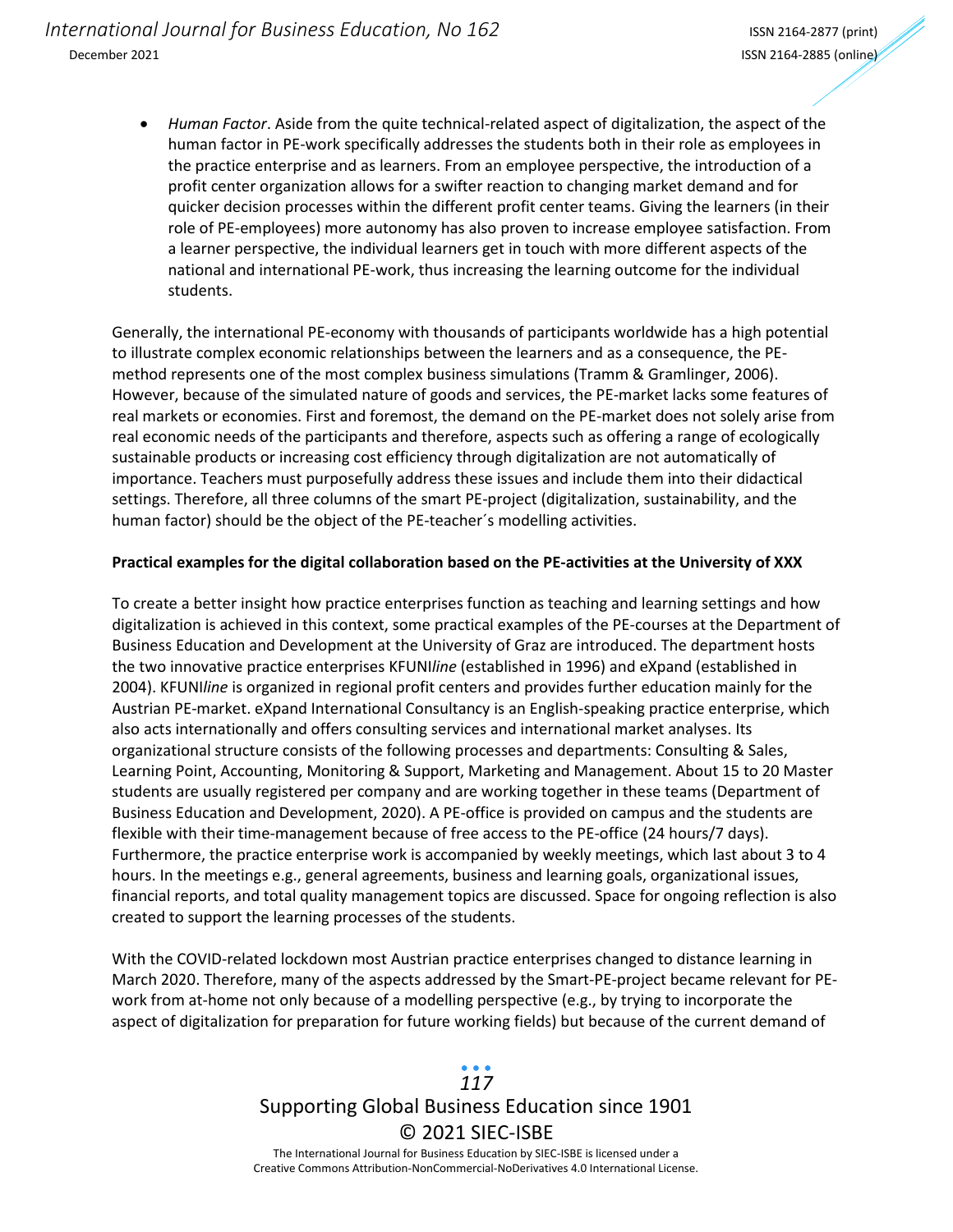working digitally and remotely. At the University of Graz, the steps previously taken towards digital collaboration within agile teams and a paperless office proved to be of high relevance to ensure the continuation of the daily PE-work. Due to the measures of digitalization taken in a situation prior to distance learning (when there was no real need for remote working within a PE but just the intention to provide a realistic working environment), it was possible for the students to continue working and learning without any substantial adjustment to the teaching and learning setting. The meetings moved online and the working from the PE-office moved to the home-office supported by digital collaboration tools (such as video conference software) and with remote access to all data and software.

Although some issues had to be overcome in these challenging times, many valuable experiences had been generated for students and teachers. As a higher education institution, the University of Graz has tried to take a supporting role especially for vocational education schools by implementing and emphasizing special highlights into the online practice enterprise environment. Two initiatives respectively projects specifically stand out, when it comes to demonstrate digitalization and digital collaboration shown on the example of the PE-work at the University of Graz:

- Within the project *HEIPNET (Inclusion of Innovative Work-Based-Learning and Business Partnerships in HEI Curricula Development)* the internationalization of PE-work and the collaboration of PE-teachers in higher education settings were fostered through a series of digital exchange events.
- The *Online Trading Day (OTD)* represents a virtual PE-fair held online via video conference software. This event was organized by PE-students in Graz and promoted trade between national and international practice enterprises.

*HEIPNET* (Inclusion of Innovative Work-Based-Learning and Business Partnerships in Higher Education Institution Curricula Development) is an Erasmus+ funded project specifically addressing issues related to practice enterprises situated at higher education institutions (HEI). The aim of the project is to integrate and combine academic knowledge of experienced PE-teachers at higher education institutions with the teachers' practical experience. Via a series of intellectual outputs (e.g., manuals for ongoing PEteacher, PE-database), the concept of practice enterprise would be promoted and adapted to curricula of higher education institutions throughout the European Union. In addition, strategic links between practice enterprises and potential mentoring companies should be built (PEN Worldwide, 2019). For this purpose, the Department of Business Education and Development at the University of Graz is collaborating with seven different partner institutions from Lithuania, Italy, Bulgaria, and Germany. The link to the international PE-community is ensured via the participation of PEN Worldwide.

Over the duration of the project (2019–2021), PE-students of the master's program of Business Education and Development at the University of Graz are actively involved in the project. The students' activities are embedded in the didactical design of the PE-course with focus on enabling the students to experience a *complete learning cycle* (Peterßen, 2009). Within each project activity they are involved in, students consecutively execute the following steps independently:

(1) *Purposing and Planning*. Students are actively involved in the planning activities (e.g., related to the preparation of a transnational meeting or evaluation activity for a project output).

## Supporting Global Business Education since 1901 © 2021 SIEC-ISBE The International Journal for Business Education by SIEC-ISBE is licensed under a *118*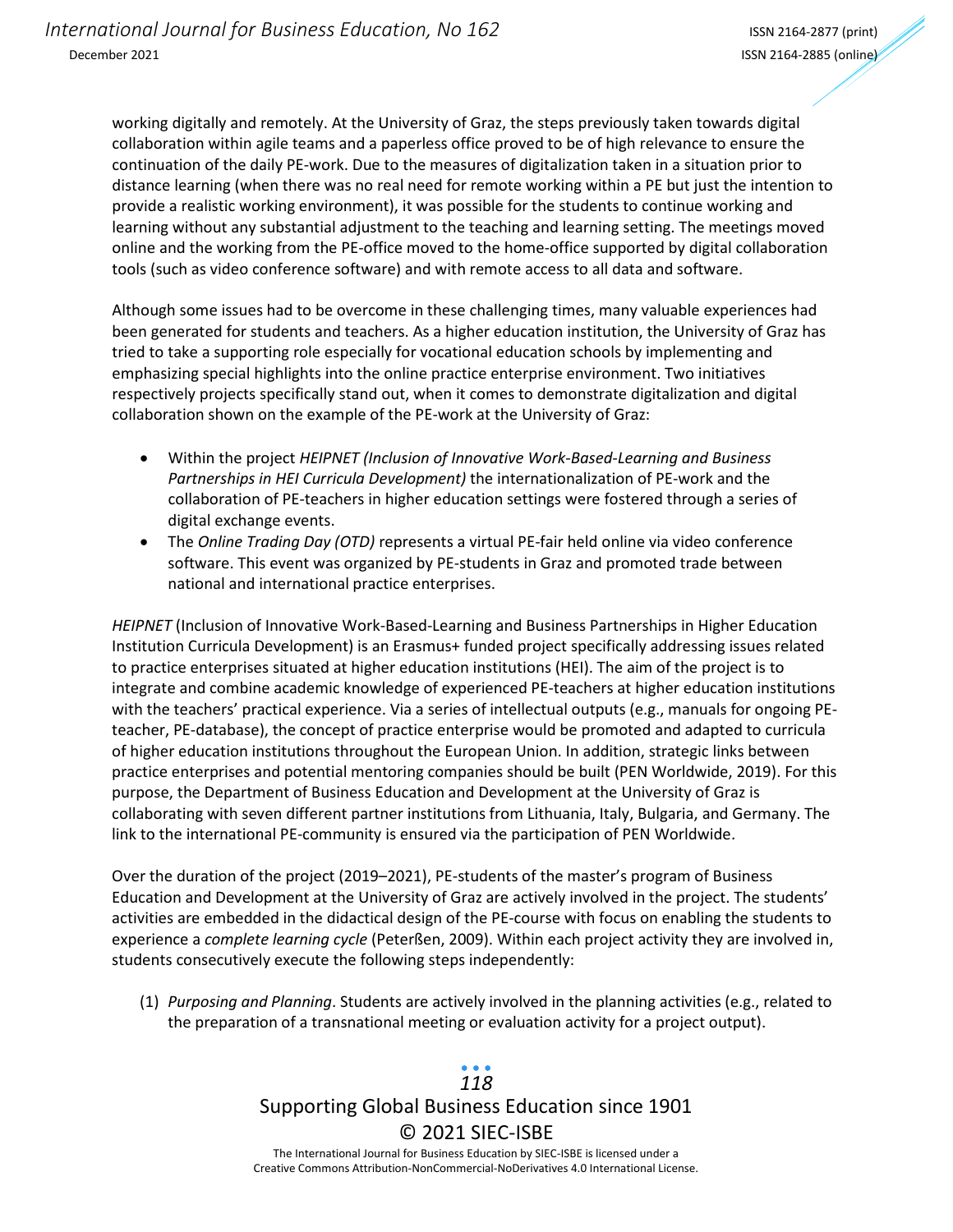- (2) *Execution*. Within a next step, students are responsible for the execution of their planning. This might involve the moderation of an online transnational meeting, the cooperative creation of intellectual outputs, the organization of a round table for evaluating project outputs or the participation in (online and on-site) student exchange activities.
- (3) *Judging (Evaluation and Reflection)*. After the successful execution of their activities, students are also involved in evaluating the impact of their activities (e.g., via quality surveys sent out to the participants of transnational meetings) and reflect upon their learning using digital tools.

Currently, not only PE-students are involved in these HEIPNET project activities but also students who are writing their master's thesis in project-related topics. Due to COVID-related travel restrictions for the predominant duration of the project, collaboration between the project partners (as well as collaboration with the students) took place primarily online. Due to the online nature of these meetings students could easily be integrated into this international project without the necessity of vast travel activities. Thus, the (COVID-induced) digital collaboration has proven to ensure additional learning opportunities for the students (through the close integration into all project activities which enabled the students to go through a complete learning cycle) which would not have been realized without a highly digitalized project execution. For the upcoming semester, a digital student exchange is planned as part of the project. In addition, some practice enterprises involved in the project also participated in the Online Trading Day.

*Online Trading Days* as virtual PE-fairs try to connect practice enterprises from all over the world. The idea of this online format is based on a former initiative of the IVE – Institute for Virtual Enterprises at the City University of New York and it aims to "provide students with an interactive venue where they can present their simulated businesses through web-based conferencing technology" (Winkler et al., 2015, p. 9). Because of the COVID-related transition to distance learning, it was not possible to attend national and international PE-fairs on-site anymore. Therefore, the practice enterprises at the University of Graz decided to revive this online event because of two main reasons. The first goal was to stimulate the PE-economy and to foster exchange and trade between national and international practice enterprises, especially in times of declining revenues. The second goal was to offer to the PE-students in Graz a challenging semester highlight where they could develop and demonstrate entrepreneurial skills respectively comprehensive business competencies.

The students' activities for organizing and participating in the Online Trading Day (OTD) around the learning cycle can be described as follows:

- (1) *Purposing*. PE-students and teachers agreed to attract many practice enterprises from Austria and from abroad to intensify existing and create new business connections. Another common goal was to gain practical experiences in managing an online event.
- (2) *Planning*. The students decided to organize the OTD in December 2020 using the video conference software Skype for Business. Several milestones and measures were planned and discussed with colleagues and teachers during weekly PE-meetings. Different teams were responsible for the procedure and the promotion of the OTD, e.g., using PE-networks for inviting other practice enterprises, preparing social media presence, creating a promotion video,

## Supporting Global Business Education since 1901 © 2021 SIEC-ISBE The International Journal for Business Education by SIEC-ISBE is licensed under a *119*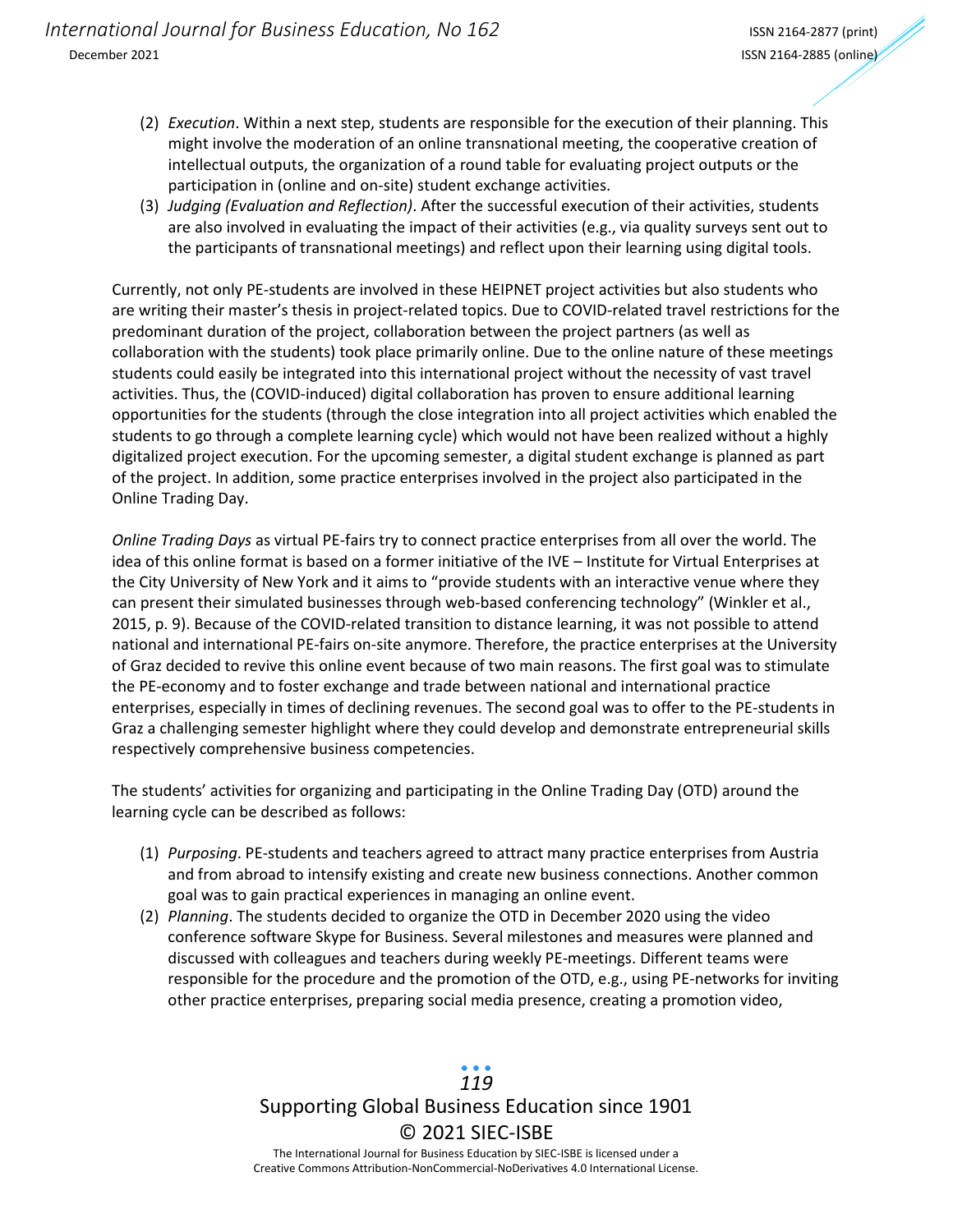planning timeslots and sales promotion as well as carrying out technology checks for participants.

- (3) *Executing*. After two months of planning, the students put their plans into action by dealing with several time zones and by performing several roles on this OTD. Some students acted as moderators and hosted the different sessions following a prepared agenda. Others introduced the strategy, products, and special offers of their own practice enterprise to the audience and answered upcoming questions spontaneously. Another group took on the role of consumers and was in charge of purchasing from the other participants via web shops and simulated credit cards.
- (4) *Judging*. After the sessions, the success of this OTD was evaluated from a business and a learning perspective by collecting feedback from colleagues, teachers, and participating practice enterprises with an online survey. At the end, the students analyzed the responses, reflected their learning outcomes, derived suggestions for improvement for the next event and reported the results to several stakeholders.

The business facts and figures show that this Online Trading Day was very successful and initiated additional interactions and cross-national trading because 428 participants were involved in five German- and four English-speaking sessions and 57 presentations were held from 48 different practice enterprises from eight different countries (Austria, Bulgaria, Germany, Italy, Netherlands, Slovenia, Turkey and even Indonesia). Trading between members of different sessions was enhanced and encouraged by creating an online shopping platform in form of a Padlet (a digital pinboard), where the practice enterprises posted their logos and links to web shops and social media channels (Department of Business Education and Development, 2020). The students' reports also comprise lessons learned and comments on the experiences made. Some statements referring to this are as follows:

- "It was really interesting how every single practice enterprise is individual and is organized differently. You never have such a good insight by just scrolling through the web shop – it was so interesting to see the persons' behind every company and to keep up discussions with them."
- "The moderator did a really good job to lead the discussion and to encourage interactions."
- "I think that eight practice enterprises per slot are too much for one hour six should be the maximum."
- "When they don't have a structured and easy-to-handle web shop, it is difficult to shop there."
- "Some of the presenters really put a lot of effort in their appearance with clothing, their presentation and the way they behaved."
- "It was another great PE-experience."

The PE-students realized that keeping the PE-market lively and managing the pandemic situation was not an easy task now. However, this OTD showed them that even though the participants were working from different countries and in different sectors, they all had one in common: They wanted to learn, to grow and try to do the best for their practice enterprises. The above stated students' quotes allow deeper insights into students' attitude towards the method of PE in the context of the digitalization efforts during the first COVID-19-lockdown. However, the intent of these quotes is not to substitute a large-scale study, but to solely give insight into experiences during the first stage of the COVID-19 lockdowns.

### Supporting Global Business Education since 1901 © 2021 SIEC-ISBE The International Journal for Business Education by SIEC-ISBE is licensed under a *120*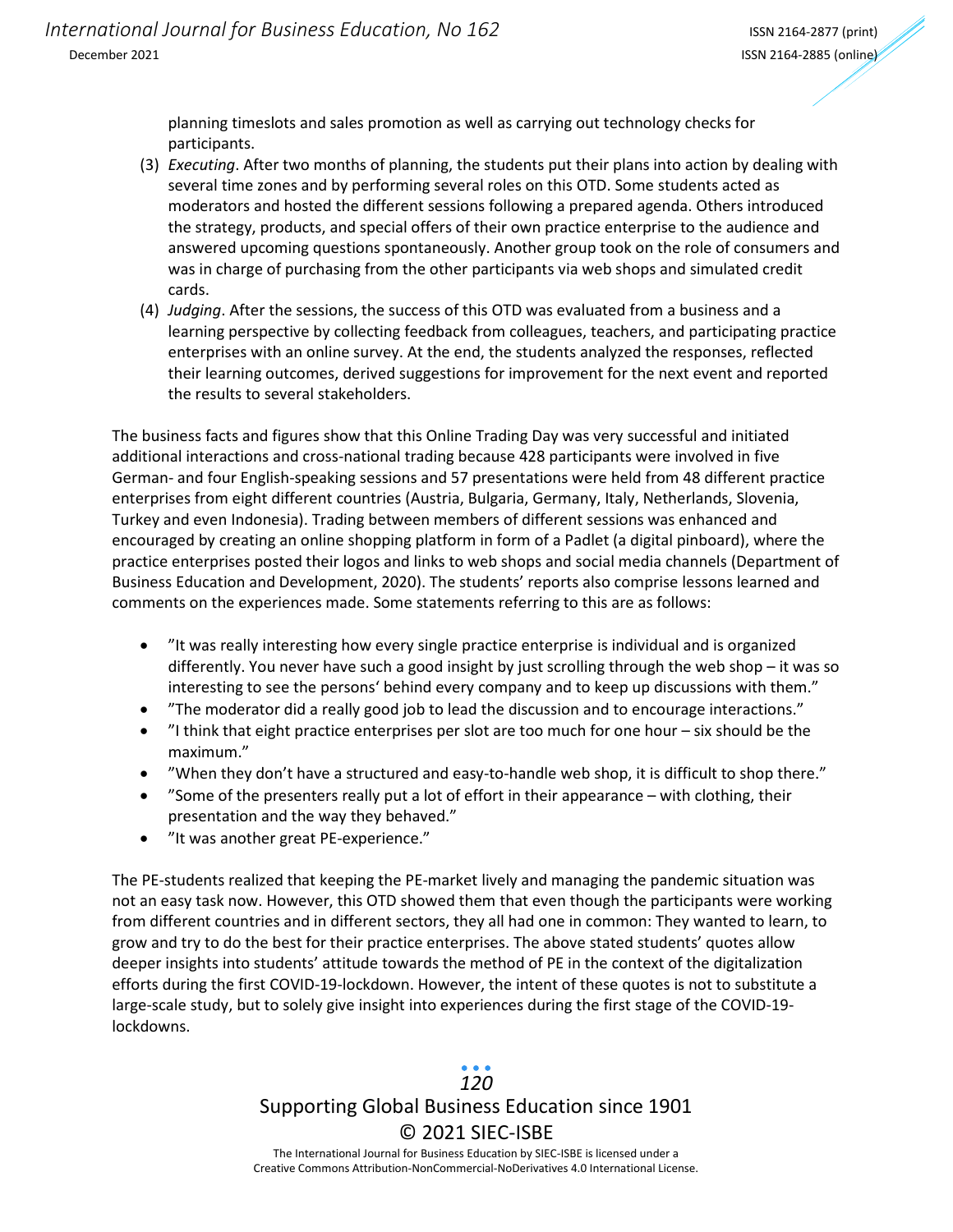To identify changes in teaching and learning caused by COVID-19, a research project was started at the University of Graz. It uses a mixed-method-design with interviews, focus groups and an online-survey to cover the students´ and teachers´ perspective on digital teaching and learning in times of COVID-19. Initial findings from interviews with 16 PE-students in December 2020 also include experiences regarding the practice enterprise courses. The students report on both – challenges and opportunities of the PE-work.

When it comes to challenges, working and digital collaboration in the practice enterprises are highlighted. The difficulties are seen in the stable remote accesses to bookkeeping systems and shared PE-data, especially in the initial phase of the transition to distance learning (interview 34, 451–458). On the other hand, it was stated that working in the practice enterprise went very well and that accessing the programs and external drives from the home office were not a problem after a while. The advantage of flexible time management is emphasized, as work could be done from at-home at any time, and it was not necessary to travel specifically to work from the PE-office at the university. Additionally, the joint meeting once a week was seen relevant to discuss ongoing topis and to collaborate (interview 38, 52–58).

Furthermore, not only pure distance learning was held in the PE-course, but also hybrid settings were tried out during Covid-19. For example, one part of the students was on site and one part was online and simultaneously connected from at-home. Especially the students who participated in presence appreciated the pleasant atmosphere and claim that they could participate more actively in the course on-site and that the attention is much higher than when participating in hybrid events online (interview 42, 259–271). One respondent sees opportunities in hybrid settings as follows: "I find this mixture of presence and online very good, because nowadays you can no longer assume the classic student who just studies. But there are also working students or even older students who already have families and can better combine work and family through the online settings." (Interview 41, 233–244)

#### **Conclusion**

This paper focusses on the multidimensional teaching and learning settings of practice enterprise and deals with the consequences of digital transformation and the COVID-related shift to distance learning for the practice enterprise environment. This sudden change from the PE-office on campus to the individual office at-home provoked substantial challenges but also new opportunities for both – students and teachers. The first challenge affected the matter of digitalization, and corresponding initiatives like the 'SMART Practice Enterprise'-project are accelerated, and their importance has increased. With distance learning many technological issues occur and must be solved such as the need for remote channels, access to databases and shared files as well as the use of new digital tools and communication software. This technical aspect and IT support were very crucial at the beginning. Therefore, the teacher's role as a designer of an adequate learning and working environment gets even more relevant than before. This opens the chance to rethink the didactical design as a framework for a multidimensional teaching and learning setting and to develop new teaching strategies to overcome existing and future learning barriers (see the suggestions offered by Turner & Mulholland, 2020). Even practice enterprises without the willingness to change had to rethink their design and PE-model – the

## Supporting Global Business Education since 1901 © 2021 SIEC-ISBE *121*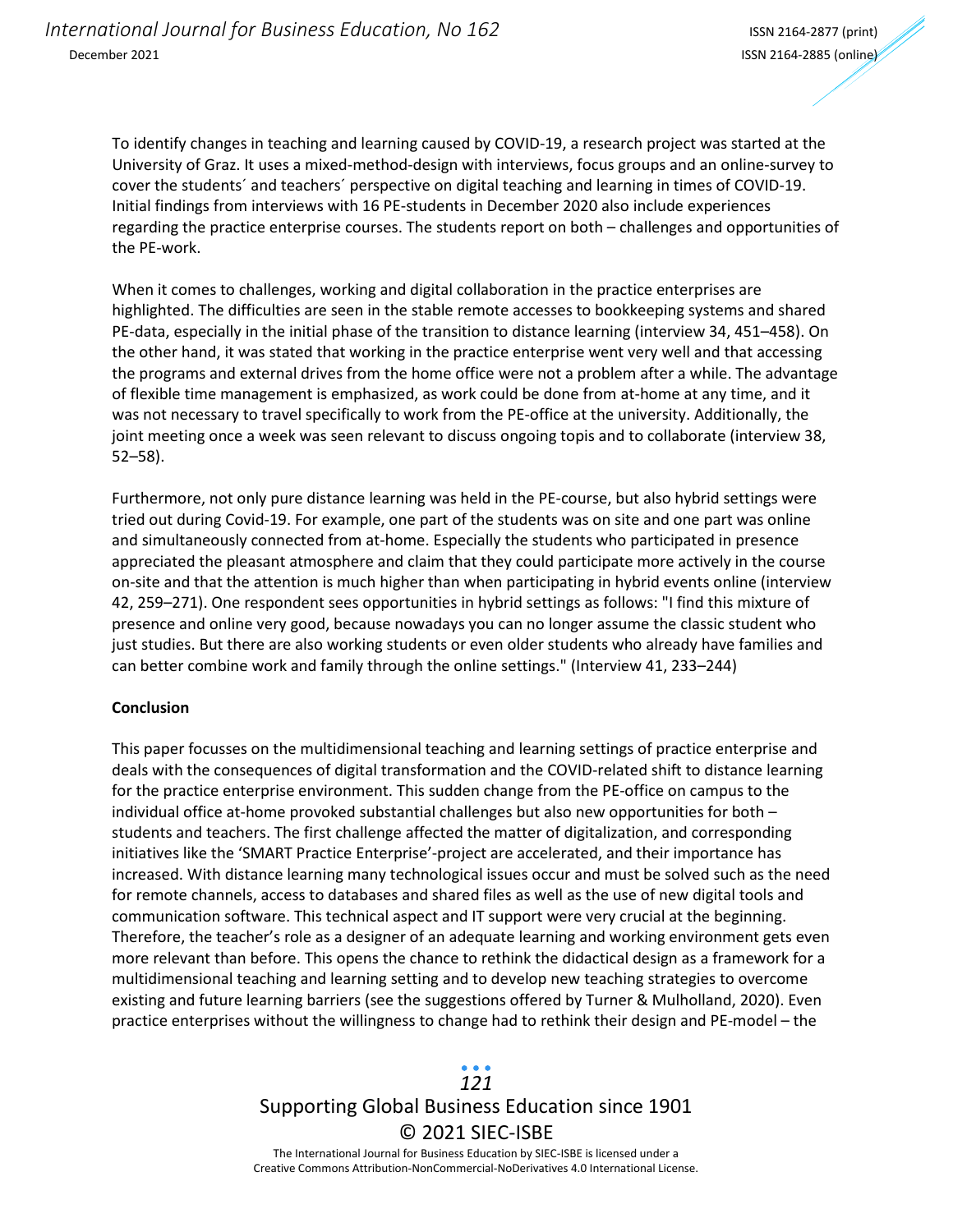emergence of COVID literally forced all practice enterprises to scrutinize structures and processes and to modernize and digitalize their work procedures respectively.

Working in different expert teams and collaborating digitally is closely related to how the reality of the students' future work environment will look like. This offers a high potential for a realistic learning environment and has a positive impact on the students' employability. With the European project (HEIPNET) and the Online Trading Day two practical examples are described to show how cross-national collaboration between students can be promoted in a complex and realistic online environment in Business Education. Home-office and distance learning offer more flexibility in terms of time and location, but the question of how this will be handled after the crisis remains open. First results from 16 interviews with PE-students suggest a hybrid setting for future PE-courses with alternating participation on-site and online. Remaining distance learning will demand certain competencies, especially the students' self-organization, IT skills, communication, and collaboration skills, but also their motivation and resilience. This leads to questions for further research. Besides positive feedback directly on the two PE-highlights introduced in this paper, there is an ongoing study running at the University of Graz. It focuses on these current challenges and opportunities and aims to answer questions, e.g., how do students and business educators perceive this change to distance learning, what are their copingstrategies to overcome distance learning-related difficulties, what kind of support do they need. This study also aims to gain suggestions for a further development of the didactical and methodical approach of courses in general and of multidimensional teaching and learning settings such as practice enterprise.

#### References

- Abolhassan, F. (2017). *The Drivers of Digital Transformation: Why There's No Way Around the Cloud*. Springer.
- ACT Austrian Center for Training Firms (2020a). *Übungsfirmen Statistik*. https://www.act.at/home/actueber-uns/uebungsfirmen-statistik/
- ACT Austrian Center for Training Firms (2020b). *Unterrichten in der smarten Übungsfirma*. https://www.act.at/home/uebungsfirmen-in-oesterreich/smarte-uebungsfirma/
- Arkorful, V. & Abaidoo, N. (2015). The role of e-learning, advantages and disadvantages of its adoption in higher education. *International Journal of Instructional Technology and Distance Learning*, *12*(1), 29–42. https://www.itdl.org/Journal/Jan\_15/Jan15.pdf#page=33
- Balsmeier, B. & Woerter, M. (2019). Is this time different? How digitalization influences job creation and destruction. *Research Policy*, *48*(8), 62–73.
- Berchtold, S. & Stock, M. (2006). Wo ist das Denken im handlungsorientierten Unterricht? bwp@ *Berufsund Wirtschaftspädagogik – online, 10*, 1–17.
- Bower, J. L. & Christensen, C. M. (1995). Disruptive Technologies: Catching the Wave. *Harvard Business*, *73*(1), 45–53.

## *122*

# Supporting Global Business Education since 1901 © 2021 SIEC-ISBE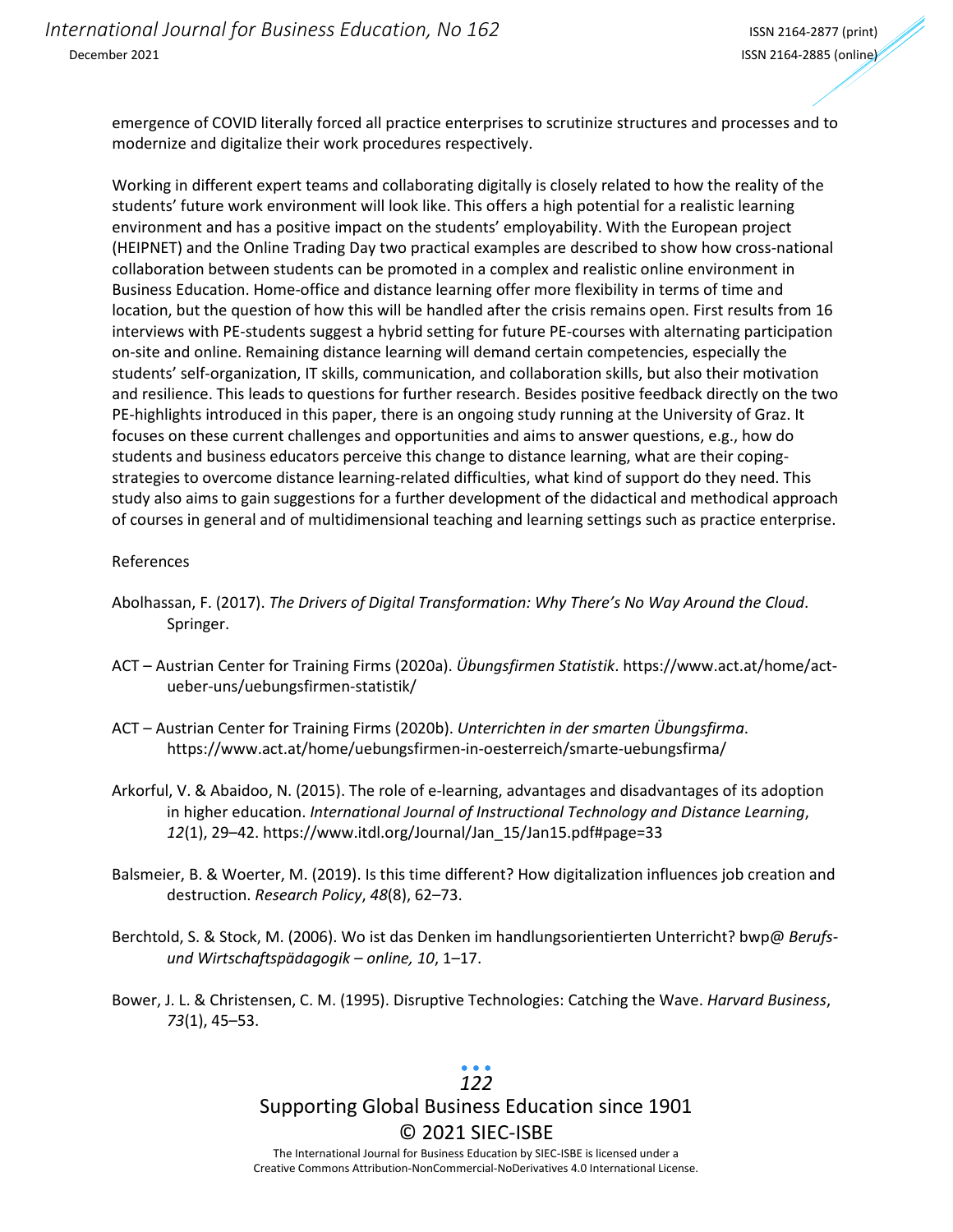- Brady, A. K. & Pradhan, D. (2020). Learning without Borders: Asynchronous and Distance Learning in the Age of COVID-19 and Beyond. *ATS Scholar*, *1*(3), 233–242.
- Coupette, J. (2014). Digitale Disruption erfordert Bewegung das Internet of Everything. *Wirtschaftsinformatik & Management, 6*(2), 20–29.
- Curriculum for the Secondary College for Business Administration (2014). https://www.hak.cc/unterricht/lehrplaene/handelsakademie-lehrplan-2014-englische-version
- Department of Business Education and Development (2020). *eXpand: Get to know*. https://wirtschaftspaedagogik.uni-graz.at/en/expand/departmentsprocesses/get-to-know/
- Dewey, J. (1997). *Experience and education*. *The Kappa Delta Pi Lecture Se*ries. Simon & Schuster.
- Gramlinger, F. (2004). The Advantages and Disadvantages of Learning and Teaching in a Practice Firm. In R. H. Mulder & P. F. E. Sloane (Eds.), *New Approaches to Vocational Education in Europe: the construction of complex learning-teaching arrangements* (pp. 81–90). Symposium Books.
- Irninger, A. (2017). *Digitization, digitalization, and digital transformation: What's the difference?* https://www.the-future-of-commerce.com/2020/05/18/difference-between-digitizationdigitalization-and-digital-transformation/
- Kamsker, S. & Feuchter, T. (2021). Digital Entrepreneurship Education in VET illustrated by the example of a practice enterprise. In R. Mathies; P. Resinger & M. Vötsch (Eds.), Berufliches Lernen zwischen Handwerk und Kopfwerk (pp. 26–38). Klinikhardt.
- Kamsker, S.; Janschitz, G. & Monitzer, S. (2020). Digital Transformation and Higher Education: A Survey on the Digital Competencies of Learners to Develop Higher Education Teaching. *International Journal for Business Education, 160*, 22–41. https://www.ijbe.online/uploads/8/9/6/2/ 8962951/2020\_digital\_transformation\_and\_higher\_education.pdf
- Khayrullaevna, S. M.; Sadikovna, M. F.; Setiaevna, R. I. & Akmalovna, F. R. (2020). Efficacy of using distance learning in teaching process. *Journal of Critical Reviews*, *7*(11), 1282–1285.
- King, F. B.; Young, M. F.; Divere-Richmond, K. & Schrader, P. G. (2001). Defining Distance Learning and Distance Education. *AACE Journal*, *9*(1), 1–14.
- Kolb, D. A. (2014). *Experiential learning: Experience as the source of learning and development*. Pearson Education.
- Medien HAK Graz (2019). *Smarte Übungsfirma & Smart Management*. https://www.medienhak.at/ uefa.html

## Supporting Global Business Education since 1901 © 2021 SIEC-ISBE The International Journal for Business Education by SIEC-ISBE is licensed under a *123*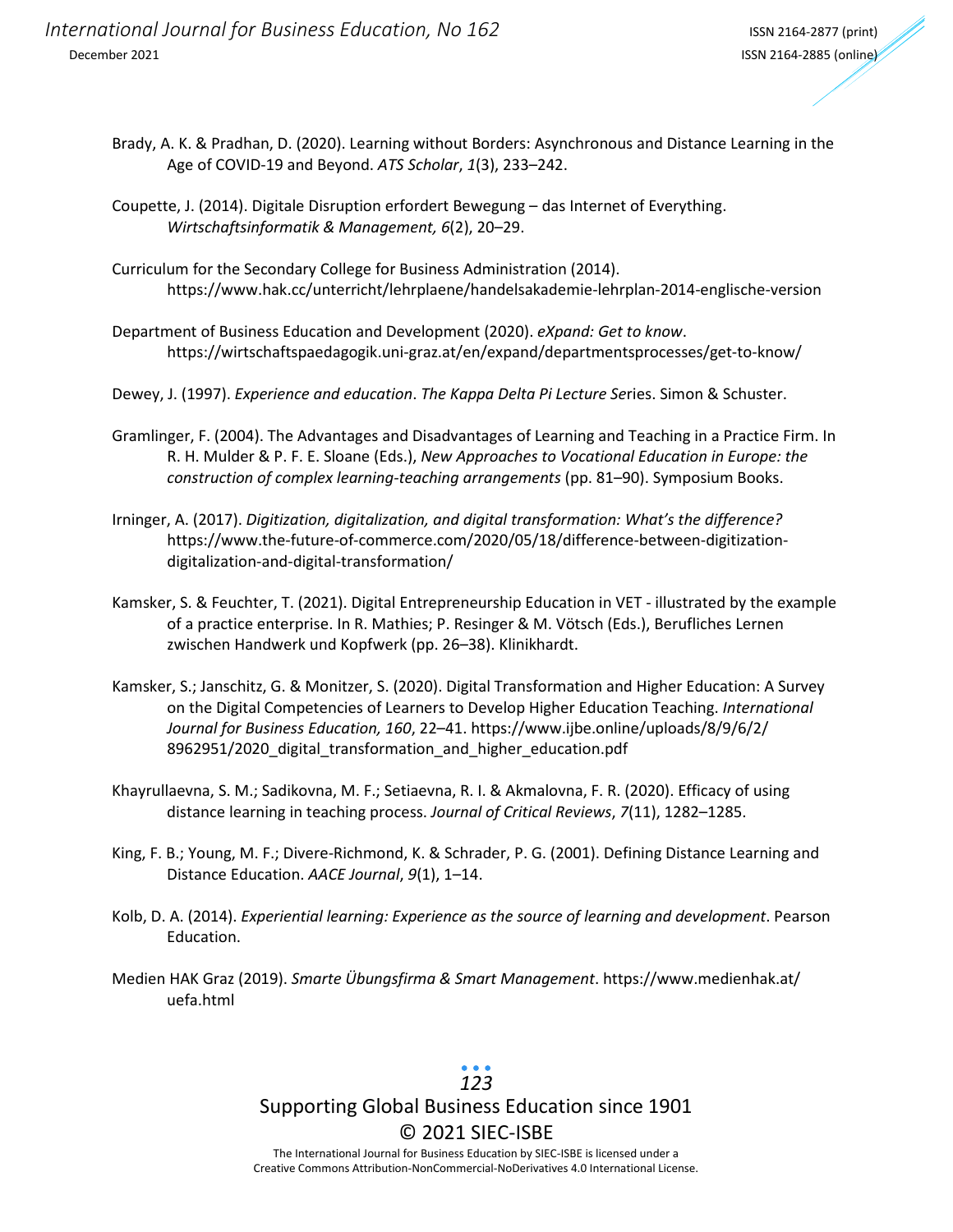- Moore, J. L.; Dickson-Deane, C. & Galyen, K. (2011). e-Learning, online learning, and distance learning environments: Are they the same? *The Internet and Higher Education*, *14*(2), 129–135.
- Papadopoulos, T.; Baltas, K. N. & Balta, M. E. (2020). The use of digital technologies by small and medium enterprises during COVID-19: Implications for theory and practice. *International Journal of Information Management, 55*, 1–4.
- PEN Worldwide (2019). *Erasmus+ Project HEIPNET*. https://www.penworldwide.org/project /erasmusplus-heipnet/

PEN Worldwide (2020a). *Practice Enterprise Network: Facts & Figures*. https://www.penworldwide.org/

- PEN Worldwide (2020b). *What is a practice enterprise?* https://www.penworldwide.org/aboutus/concept/
- Peterßen, W. H. (2009). *Kleines Methoden-Lexikon*. Oldenbourg.
- Retzmann, T., & Yilmaz, C. (2021). G*elingensbedingungen und Gestaltungsprinzipien für die Inklusive Übungsfirma 4.0: Eine Blaupause für die» Digital Entrepreneurship Education «? Ausgangspunkt: Digitalisierung und Inklusion in der neuen Übungsfirma 4.0*. DeGÖB-Jahrestagung 2021, Book of Abstracts, 40.
- Riebenbauer, E.; Dreisiebner, G. & Stock, M. (2018). Übungsfirma zwischen Lernendenorientierung, Geschäftsprozessorientierung und Digitalisierung. *bwp@ Berufs- und Wirtschaftspädagogik – online, Spezial AT-1*, 1–16. www.bwpat.de/wipaed-at1/riebenbauer\_etal\_wipaed-at\_2018.pdf
- Riebenbauer, E. & Stock, M. (2015). Design is our Success the Importance of Modeling a Virtual Enterprise. *International Journal for Business Education, 155*, 39–46.
- Schuknecht, L. & Schleicher, A. (2020). Digitale Herausforderungen für Schulen und Bildung. *Im Blickpunkt*, *73*(5), 68–70.
- Turner, J & Mulholland, G. (Eds.) (2020). *International Enterprise Education. Perspectives on Theory and Practice.* Routledge.
- Tramm, T. (1996). *LERNPROZESSE IN DER ÜBUNGSFIRMA: Rekonstruktion und Weiterentwicklung schulischer Übungsfirmenarbeit als Anwendungsfall einer evaluativ-konstruktiven und handlungsorientierten Curriculumstrategie*. https://www.ew.uni-hamburg.de/ueber-diefakultaet/personen/tramm/files/lernprozesseinderuebungsfirma.pdf
- Tramm, T. & Gramlinger, F. (2006). Lernfirmenarbeit als Instrument zur Förderung beruflicher und personaler Selbständigkeit. *bwp@ Berufs- und Wirtschaftspädagogik – online, 10*, 1–21. http://www.bwpat.de/ausgabe10/tramm\_gramlinger\_bwpat10.pdf

Supporting Global Business Education since 1901 © 2021 SIEC-ISBE The International Journal for Business Education by SIEC-ISBE is licensed under a *124*